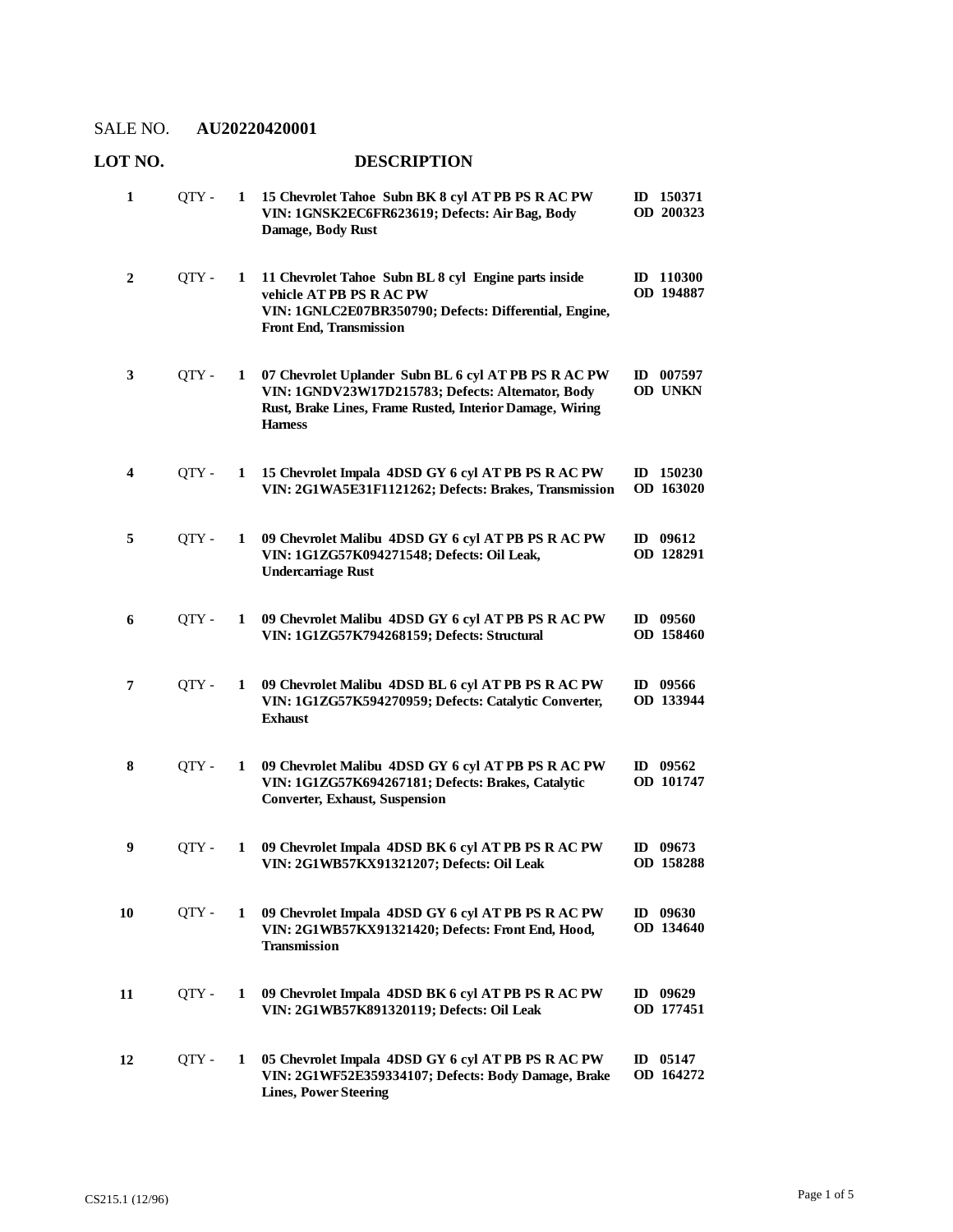| LOT NO.<br><b>DESCRIPTION</b> |       |   |                                                                                                                                                                                                            |  |                              |  |
|-------------------------------|-------|---|------------------------------------------------------------------------------------------------------------------------------------------------------------------------------------------------------------|--|------------------------------|--|
| 13                            | QTY - | 1 | 16 Chrysler 200 4DSD BK 6 cyl Bad condensor ATPB PS<br><b>RACPW</b><br>VIN: 1C3CCCAG7GN190513; Defects: Body Damage, Front<br><b>End, Radiator</b>                                                         |  | ID $160702$<br>OD 98776      |  |
| 14                            | QTY - | 1 | 16 Ford Explorer Subn BL 6 cyl AT PB R AC<br>VIN: 1FM5K8AT3GGC07731; Defects: ** OPEN<br>RECALL**, Missing Parts, Transmission                                                                             |  | ID 160467<br>OD 198821       |  |
| 15                            | QTY - | 1 | 14 Ford Explorer Subn BL 6 cyl AT PB PS R AC PW<br>VIN: 1FM5K8AR9EGC14216; Defects: ** OPEN<br>RECALL**, Body Damage, Brakes, Front End                                                                    |  | ID 140287<br>OD 200441       |  |
| 16                            | QTY - | 1 | 15 Ford Explorer BL 6 cyl 4X4 AT PB PS R AC PW<br>VIN: 1FM5K8AT6FGC08919; Defects: ** OPEN<br>RECALL**, DEFECTS UNKNOWN!!                                                                                  |  | $ID$ 150309<br>OD 196391     |  |
| 17                            | QTY - | 1 | 18 Ford Taurus 4DSD BK 6 cyl AT PB PS R AC PW<br>VIN: 1FAHP2D82JG114820; Defects: Air Bag, Body<br>Damage, Frame, Missing Parts, MV907A TO BE GIVEN                                                        |  | ID 180346<br><b>OD 29079</b> |  |
| 18                            | QTY-  | 1 | 15 Ford Taurus 4DSD BL 6 cyl AT PB PS R AC PW<br>VIN: 1FAHP2MT1FG146380; Defects: Engine, Front End,<br><b>Rear End</b>                                                                                    |  | ID 150431<br>OD 173108       |  |
| 19                            | QTY - | 1 | 10 Ford Fusion 4DSD GY 6 cyl AT PB PS R AC PW<br>VIN: 3FAHP0HG9AR246116; Defects: ** OPEN RECALL **,<br>Body Rust, Engine, Frame Rusted, Oil Leak                                                          |  | ID $100043$<br>OD 160516     |  |
| 20                            | OTY - | 1 | 10 Ford Fusion 4DSD BK 6 cyl AT PB PS R AC PW<br>VIN: 3FAHP0HG1AR246112; Defects: ** OPEN RECALL **,<br>Air Bags, Body Damage, MV907A TO BE GIVEN,<br><b>Suspension</b>                                    |  | $ID$ 100055<br>OD 137555     |  |
| 21                            | QTY - | 1 | 00 Honda Civic 4DSD WH 4 cyl AT PB PS R AC PW<br>VIN: 1HGEJ6678YL011253; Defects: Brakes, Engine,<br>Exhaust, Frame Rusted, Missing Keys, TITLE TO BE<br><b>MAILED</b>                                     |  | $ID$ 00465<br>OD 56514       |  |
| 22                            | QTY - | 1 | 20 Dodge Charger 4DSD BL 8 cyl AT PB PS R AC PW<br>VIN: 2C3CDXKT3LH150710; Defects: Body Damage,<br>Cooling Fan, Engine, Front End, Hood, Interior Damage,<br>MV907A TO BE GIVEN, Transmission, Windshield |  | ID 200189<br>OD 57858        |  |
| 23                            | QTY - | 1 | 19 Dodge Charger 4DSD BL 8 cyl Engine disassembled AT<br><b>PB PS R AC PW</b><br>VIN: 2C3CDXKT3KH555254; Defects: Body Damage,<br>Engine, Interior Damage, Missing Parts, Radiator, Radiator<br>Support    |  | ID 190389<br>OD 154837       |  |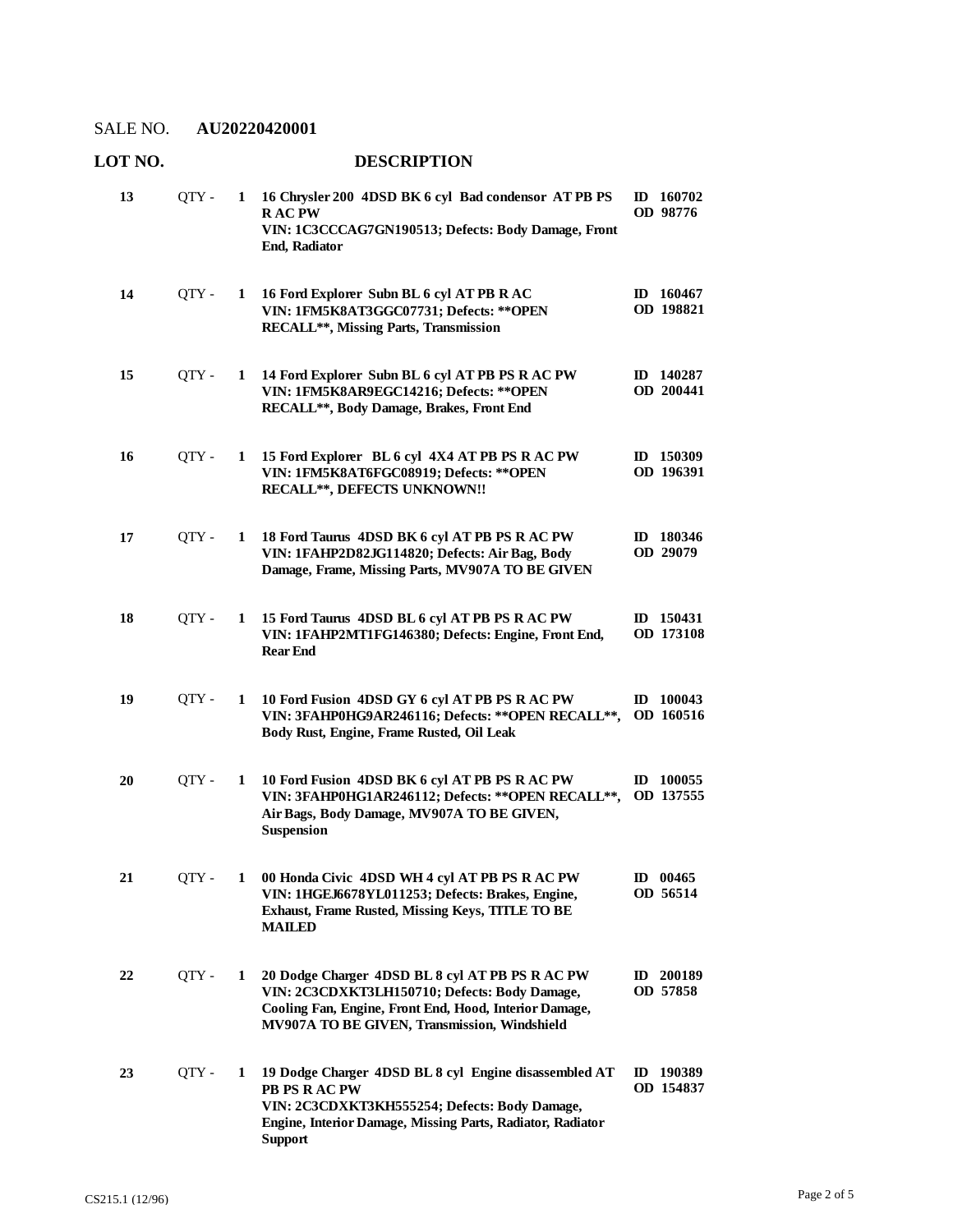#### **LOT NO. DESCRIPTION 18 Dodge Charger 4DSD BL 8 cyl AT PB PS R AC PW**  QTY - **1 ID 180178 VIN: 2C3CDXKTXJH248839; Defects: Body Damage, Hood, Interior Damage, Missing Parts, Windshield OD 140237 24 18 Dodge Charger 4DSD BL 8 cyl AT PB PS R AC PW**  QTY - **1 ID 180185 VIN: 2C3CDXKT6JH248840; Defects: Engine, Missing Parts, Suspension OD 178813 25 18 Dodge Charger 4DSD BL 8 cyl AT PB PS R AC PW**  QTY - **1 ID 180192 VIN: 2C3CDXKT1JH248843; Defects: Air Bag, Body Damage, MV907A TO BE GIVEN OD UNKN 26 18 Dodge Charger 4DSD BL 8 cyl AT PB PS R AC PW**  QTY - **1 ID 180187 VIN: 2C3CDXKT9JH248847; Defects: Air Bags, Body Damage, Glass Damage, Missing Parts, MV907A TO BE GIVEN OD 98225 27 17 Dodge Charger 4DSD BL 8 cyl AT PB PS R AC PW**  QTY - **1 ID 170536 VIN: 2C3CDXKT4HH552923; Defects: Engine, Missing Parts OD 167329 28 17 Dodge Charger 4DSD BL 8 cyl AT PB PS R AC PW**  QTY - **1 ID 170540 VIN: 2C3CDXKTXHH549671; Defects: Engine, Front End, Missing Parts OD 172157 29 17 Dodge Charger 4DSD BL 8 cyl AT PB PS R AC PW**  QTY - **1 ID 170542 VIN: 2C3CDXKT6HH548260; Defects: Body Damage, Coolant Leak, Drivetrain, Missing Parts, Struts, Suspension OD 180647 30 17 Dodge Charger 4DSD BL 8 cyl AT PB PS R AC PW**  QTY - **1 ID 170544 VIN: 2C3CDXKT8HH548261; Defects: Missing Parts, Radiator, Rust OD 189780 31 16 Dodge Charger 4DSD BL 8 cyl AT PB PS R AC PW**  QTY - **1 ID 160340 VIN: 2C3CDXKT6GH130182; Defects: Engine, Interior Damage OD 164578 32 16 Dodge Charger 4DSD BL 8 cyl AT PB PS R AC PW**  QTY - **1 ID 160343 VIN: 2C3CDXKT0GH130176; Defects: Interior Damage, Suspension OD 184603 33 16 Dodge Charger 4DSD BL 8 cyl AT PB PS R AC PW**  QTY - **1 ID 160351 VIN: 2C3CDXKT6GH130179; Defects: Body Damage, Engine, Interior Damage, Missing Parts, Starter OD 179855 34 14 Dodge Charger 4DSD BL 8 cyl AT PB PS R AC PW**  QTY - **1 ID 140554 VIN: 2C3CDXKT1EH356790; Defects: Engine, Exhaust, Front End, Lights, Missing Parts OD 151259 35**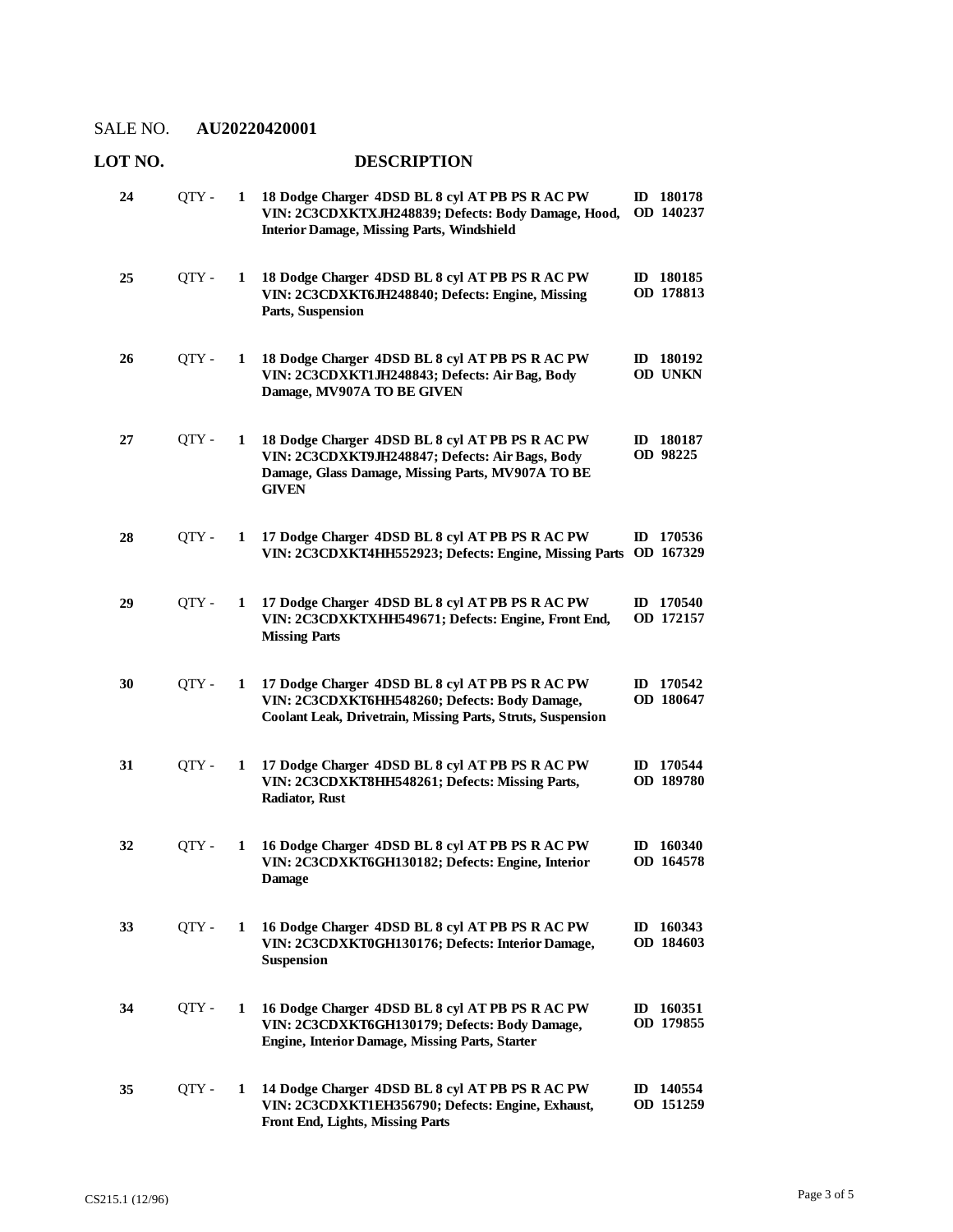# **LOT NO. DESCRIPTION 20 Toyota Corolla 4DSD SL 4 cyl AT PB PS R AC PW**  QTY - **1 ID 200335 VIN: 5YFEPRAE0LP089448; Defects: Body Damage, MV907A TO BE GIVEN, Suspension, Tires/Wheels OD 21638 36 04 Snowbear Trailer BK ATV Trailer**  QTY - **1 ID 040066 VIN: 2SWUW11A84G195290; Defects: Axle, Electrical, TITLE TO BE MAILED, Wheel Bearings OD NA 37 07 Chevrolet C5000 Flatbed BK 8 cyl AT PB PS R AC PW**  QTY - **1 ID 07443 VIN: 1GBE5C1247F402799; Defects: DEFECTS UNKNOWN!! OD 136232 38 01 Dodge Ram 2500 Pickup BL 10 cyl AT PB PS R AC PW**  QTY - **1 ID 01416 VIN: 3B7KC26W61M583485; Defects: Body Damage, Body Rust OD 169741 39 04 Dodge Ram 2500 4DSD BL 8 cyl 4X4 AT PB PS R AC**  QTY - **1 ID 04943 VIN: 3D7KU26D34G235874; Defects: Frame Rusted OD 104936 40 LOT OF APPROX. (25) TONS SCRAP METAL \*\* THIS IS LOCATED AT DEPARTMENT OF TRANSPORTATION MIDDLETOWN RESIDENCY 3233 RTE. 6 MIDDLETOWN, NY 10940\*\* \*\*\* CONTACT INFORMATION WILL BE GIVEN TO WINNING BIDDER\*\*\* 41** QTY - **1 42** QTY - **1 White wedding dress in box 43** QTY - **1 Lot of (10) Misc 16 and 17 inch Goodyear snow tires 44** QTY - **1 Lot of approx (12) P235/50/R16 Firestone Firehawk GT Tires 45** QTY - **1 Lot of approx (14) 18 inch Goodyear Snow Tires 46** QTY - **1 Lot of approx (13) Michelin and Firestone 17 inch LT Tires 47** QTY - **1 Lot of approx (31) misc serpentine belts**

**48** QTY - **1 Lot of approx (20) Whelen Liberty Lightbars**